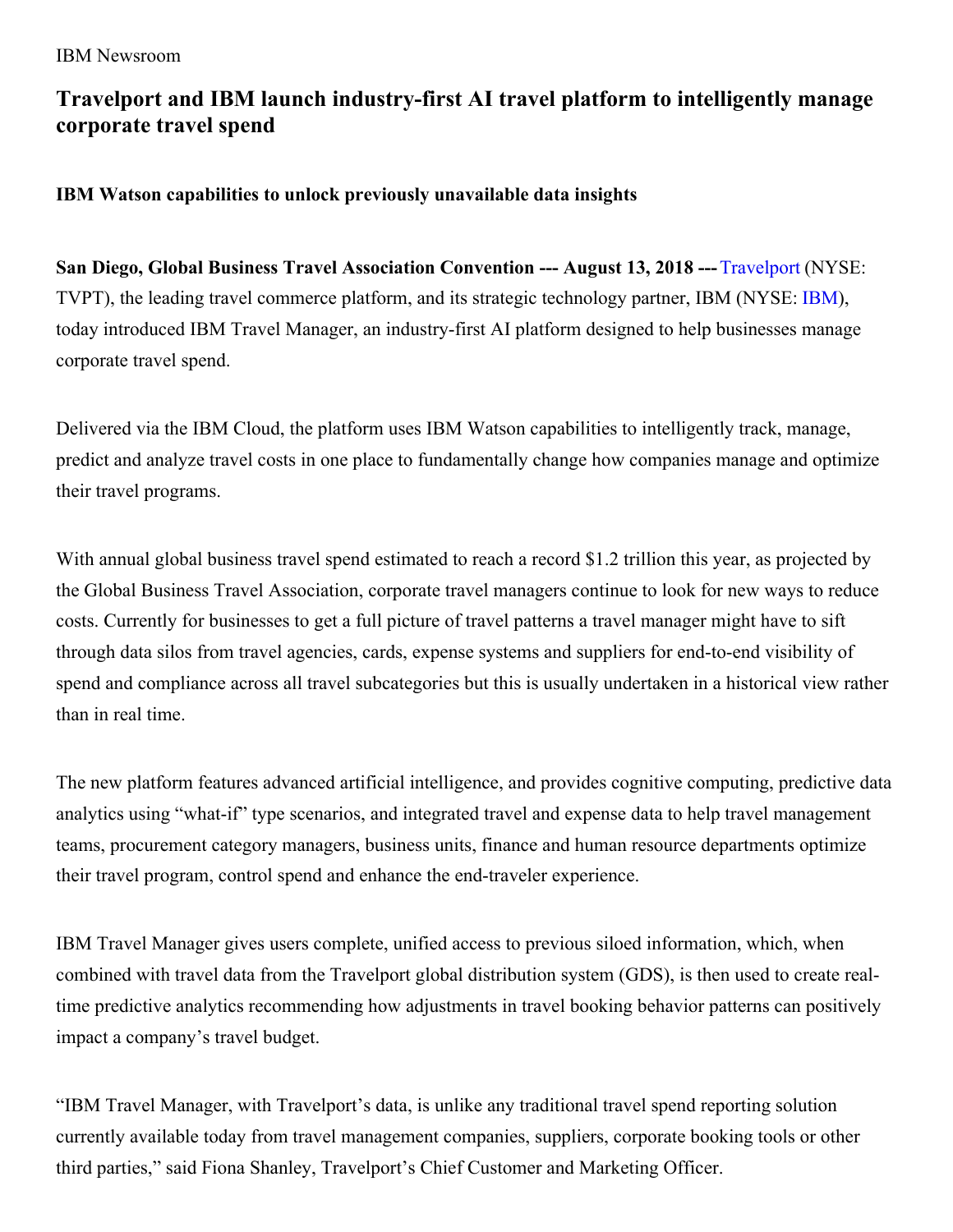"While other solutions only provide a fragmented historical picture, IBM Travel Manager combines and normalizes data from all key sources, allowing for more robust insights and benchmarking than other reporting solutions."

"IBM and Travelport are using the power of AI to unlock previously unavailable insights from multiple internal and external data sources. Travel managers can use this information to proactively drive improved supplier negotiations via real time and holistic data, enable budget holders to understand and change spending patterns, and improve travel policy compliance monitoring," said Elizabeth Pollock, IBM Industry Client Leader for Travel & Transportation.

IBM Travel Manager features an interactive and intuitive dashboard that offers end-to-end visibility of travel spending, the ability to create alerts and notifications, predictive and pre-defined spending trend analysis, and natural language understanding to analyze text and uncover insights from structured and unstructured data. The product is expected to be commercially available to customers, through both IBM and Travelport.

## **About Travelport** [\(www.travelport.com](http://www.travelport.com/))

Travelport (NYSE: TVPT) is the technology company that makes the experience of buying and managing travel continually better. It operates a travel commerce platform providing distribution, technology, payment and other solutions for the global travel and tourism industry. The Company facilitates travel commerce by connecting the world's leading travel providers with online and offline travel buyers in a proprietary business-to-business (B2B) travel platform.

Travelport has a leadership position in airline merchandising, hotel content and distribution, car rental, mobile commerce and B2B payment solutions. The Company also provides critical IT services to airlines, such as shopping, ticketing, departure control and other solutions. With net revenue of over \$2.4 billion in 2017, Travelport is headquartered in Langley, U.K., has over 4,000 employees and is represented in approximately 180 countries and territories.

#### **About IBM** [\(www.ibm.com](http://www.ibm.com))

For more information about IBM please visit. [www.ibm.com](http://www.ibm.com)

# **For Travelport media enquiries:**